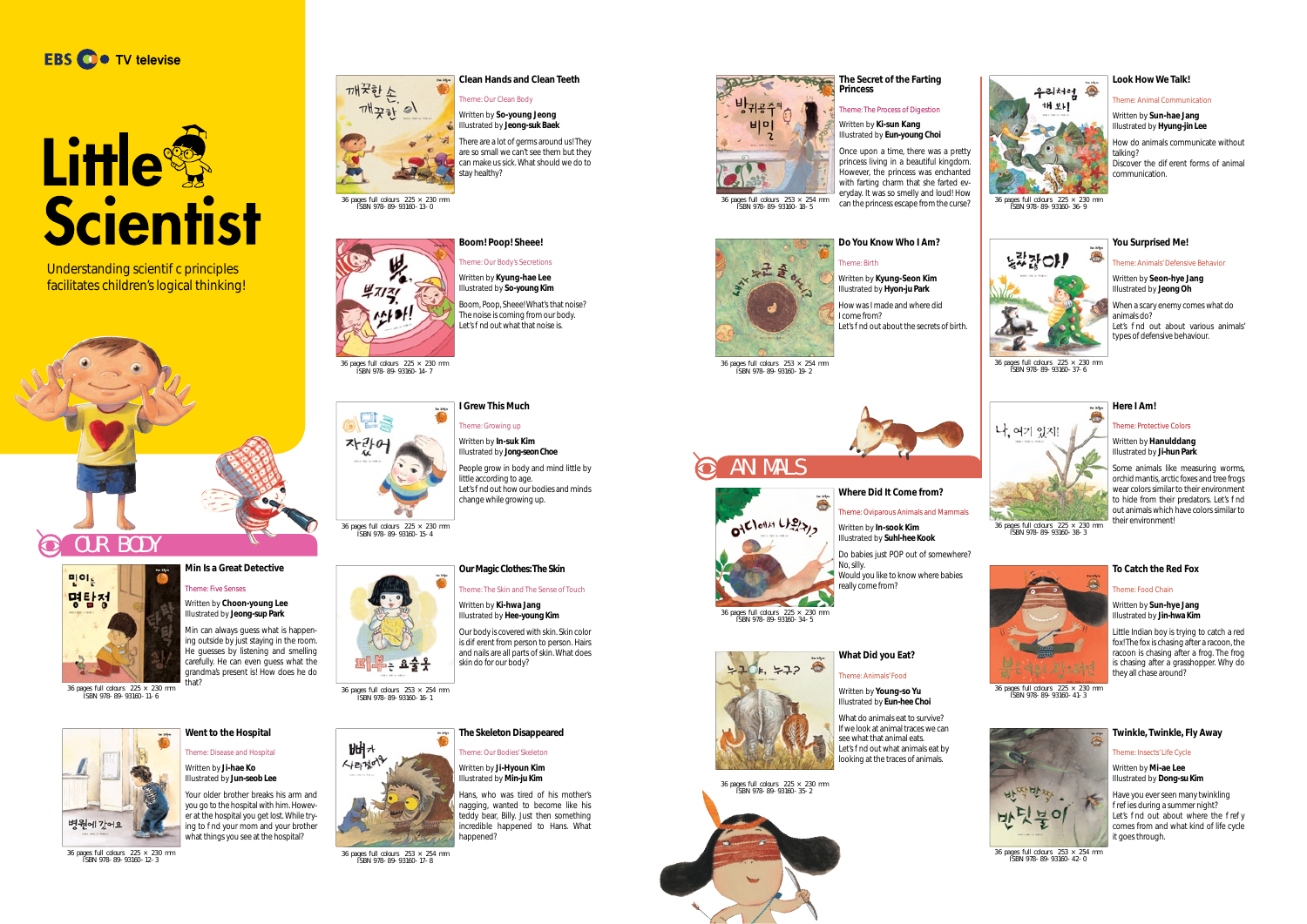**Spending the Summer at the** 

**Zoo**

Theme: Zoo Animals Written by **Eun-kyu Choi**  Illustrated by **Tae-hee Han**

climates are living together. Let's see what they do to stay cool!

In the zoo, animals from hot and cold

36 pages full colours  $253 \times 254$  mm ISBN 978-89-93160-45-1



**Try to Find It in the Mud at** Theme: Foreshore's Living Creatures Written by **Sun-han Kim**  Illustrated by **Jong-in Mun**

In nature, there are many dierent types of holes. Let's nd out how these holes were formed.

When the sea water goes away a wide

Let's meet the living creatures who live

mud at is left.

in the mud at.

36 pages full colours 253 × 254 mm ISBN 978-89-93160-46-8



However, the baby bird has to  $y$  to a warm country. Will the baby bird be able to go with the other birds?

36 pages full colours  $253 \times 254$  mm ISBN 978-89-93160-47-5



### **This Kind of Hole, That Kind of Hole**

### Theme: Hole in nature Written by **Sun-hae Jang**

Illustrated by **Young-soon Kim**

36 pages full colours 253 × 254 mm ISBN 978-89-93160-48-2

**Fly Little Bird!** Theme: Bird Migration Written by **Min-jeong Shin** Illustrated by **Eun-ju Kim**

There's an injured baby bird in the

woods.

A frog has moved to a botanical garden. When the frog spotted a  $y$  ying above sarracenia, it jumped like a spring and stretched its tongue. Suddenly the y is gone! Where did the y go?

### **Please Visit My Secret Garden**

## Theme: Plant Leaves

### ANIMALS ANIMALS CONSTRUCTED AN ANIMALS PROPERTIES OF MATTER OF MATTER OF MATURAL PHENOMENA



Written by **Sun-hye Jang**  Illustrated by **Young-bok Park**



 $\frac{36 \text{ pages full columns}}{1 \text{ SBN } 978 - 89 - 93160 - 28 - 4}$  owers next year, won't they?



# 그다무

There are a lot of beautiful plants in my secret garden! Round leaves, long leaves, triangular leaves... there are many di erent kinds of leaves in my garden. If you want to see them, come

 $\frac{36 \text{ pages full colours} 253 \times 254 \text{ mm}}{1 \text{ SBN } 978 \cdot 89 \cdot 93160 \cdot 25 \cdot 3}$  visit my secret garden!

**Symbiotic Relationships** Written by **Ki-hwa Jang** Illustrated by **Seung-min Oh**

In nature, di erent types of animals live while helping each other. What are the ways that animals help each other?

> **The Ripening Seed**  Theme: Plants Propagation Written by **In-sook Kim**

**Theme: Fruits and Vegetables** 

We came to a place where we can buy

The seed in the plants of the garden

has ripened.

How is a seed planted and able to

produce more seeds?

Magnets are strong and they attract anything made of iron. There are a lot of things having magnetic properties. Let's nd out them!

36 pages full colours  $253 \times 254$  mm ISBN 978-89-93160-71-0





36 pages full colours 225 × 230 mm ISBN 978-89-93160-20-8



36 pages full colours  $253 \times 254$  mm ISBN 978-89-93160-24-6



### Theme: Carnivorous Plants

Written by **Hanulddang** Illustrated by**Seong-hwa Jung**



### **In the Garden that My Dad and I Made**



**We Are Very Good Friends**

 $\frac{1}{36}$  pages full colours  $225 \times 230$  m ISBN 978-89-93160-55-0

화석,

신기한 타입어선

36 pages full colours 253 × 254 mm ISBN 978-89-93160-44-4



36 pages full colours 225 × 230 mm ISBN 978-89-93160-64-2



**The Tree**

### Theme: Using Nature's Elements

Written by **Seon-hae Jang** Illustrated by **Hyong-kyu Pyeon**

Many things that we use in our life come from nature. Among these, let's nd out how the tree is used in our lives.

36 pages full colours 253 × 254 mm ISBN 978-89-93160-73-4

### **Magnets Are Strong**

Theme: Magnets

### Written by **In-sook Kim** Illustrated by **Hyung-jin Lee**



### **It Stretches and Shrinks**

### Theme: Elasticity

Written by **Ki-hwa Jang**  Illustrated by **Soon-young Kim**

Stretched, shrunk, stretched, shrunk... How funny is that? Some things that have elasticity can be stretched and shrunk. Let's nd out what other things have elasticity!

36 pages full colours 253 × 254 mm ISBN 978-89-93160-70-3

### **Where Is the Air?**

### Theme: Power of Air

Written by **In-sook Kim**  Illustrated by **Jae-sook Kim** 

Air is essential for people, animals and plants to live. We can't see air but it is all around us. How is the air used in our every day life?

36 pages full colours 210 × 297 mm ISBN 978-89-93160-69-7

공가

**Fun with Colors**

Theme: Colors Written by **Da-jeong Yu** 

Illustrated by **Roo-boo Koo**

There are a lot of colors around us! Red, blue, yellow... When we mix red and yellow, we get or-

ange! Let's look into the secret of colors!

36 pages full colours 225 × 230 mm ISBN 978-89-93160-54-3

# Ä

### **Will It Rain or Will It Snow?**

Theme: Weather Change

Written by **Eun-kyu Choi**  Illustrated by **Hye-won Yang**

Will it rain today? will it snow today? Can't we know the weather in advance? We can predict the weather by watching animals' movements. That's because animals are quick to sense small changes in the weather!

### **Same but Diearent Day**

### **Shhh! It's Earth's Secret**

### Theme: Gravity

Written by **Eun-jeong Park** Illustrated by **Jeong-sup Park**

Two aliens wandering around the space have come to the Earth! They throw a ball but it comes right down to earth. Paper planes they y, but don't y far enough. Will the aliens nd out the secret of gravity?



**ture?**<br>36 pages full colours 253 × 254 mm<br>ISBN 978-89-93160-63-5

### Theme: Night and Day

Written by **Kyung-hae Lee**  Illustrated by **Eun-jung Suhl**

Joon and the owl, Boo, have been living in the same area for a long time. However, they have never been able to see each other. This is because of the dierence between a nocturnal lifestyle and diurnal lifestyle. Shall we take a closer look at the di erent lifestyles of Joon and Boo?



36 pages full colours  $253 \times 254$  mm ISBN 978-89-93160-62-8

### **We're Best Janitors**

Theme: Environmental Protection and Living Creatures

Written by **Eun-kyung Kang**  Illustrated by **Ji-eun Jeon**

If we don't clean up, there will be garbage all around us! There are "janitors" in the world of nature. How about meeting the janitors of na-

### **Fossils Can Tell You**

### Theme: Fossils

ä

Written by **Yu-rie Kim**  Illustrated by **Hyun-joo Lee**

Fossils are traces of old animals and plants. With fossils, we can guess what animals and plants lived a long time ago. Then, how are the fossils made?